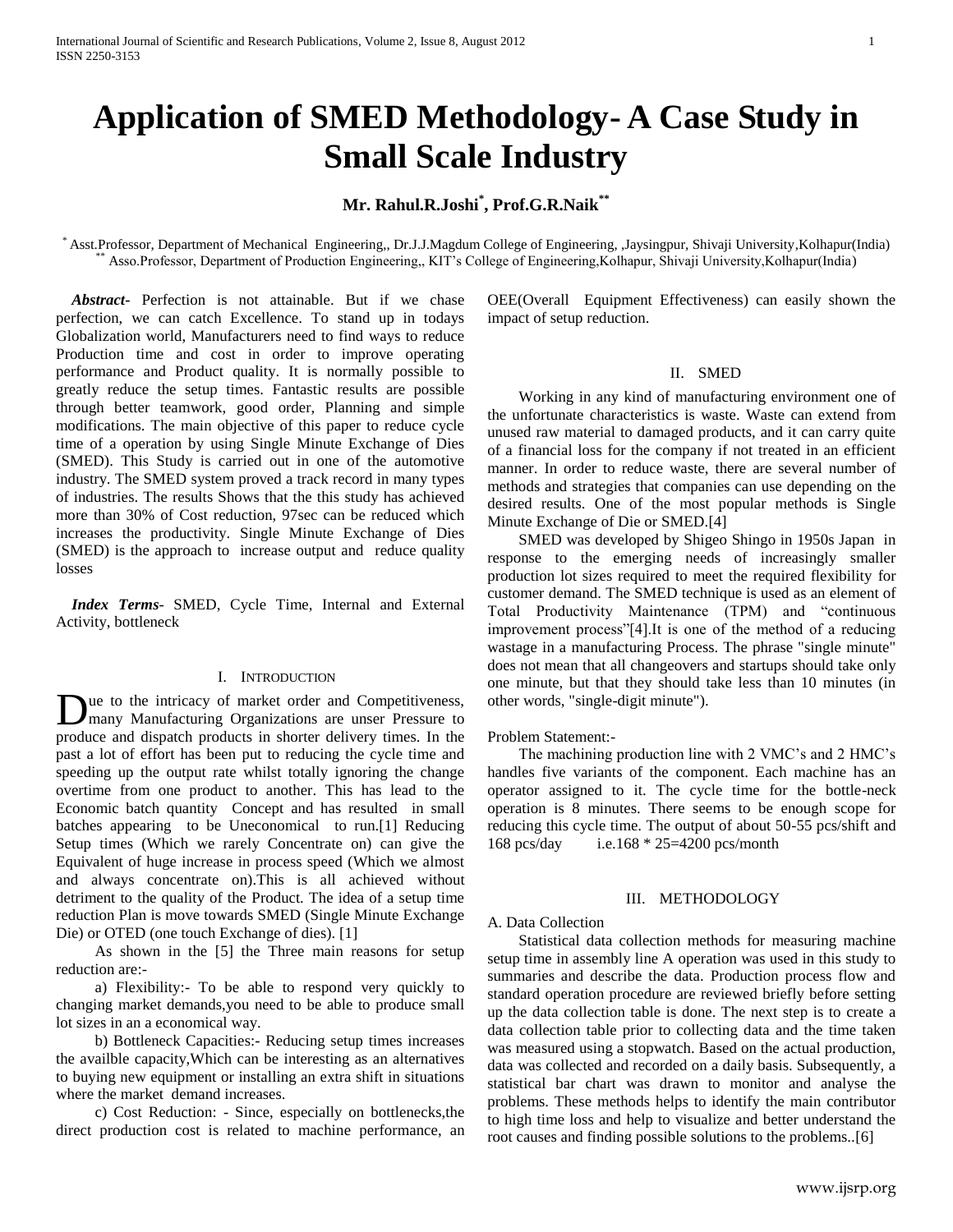## B. Application of SMED techniques

 This study methodology describes on the project implementation in the battery assembly line by using SMED techniques. The SMED method consists of eight techniques: separate internal from external setup operations; convert internal to external setup; standardise function, not shape; use functional clamps or eliminate fasteners altogether adopt parallel operations; eliminate adjustments and mechanisation.

## C. Data Analysis

 The analysis of data and information gathered led to significant improvement carried out in three categories such as

Analysis of Operation:-

mechanical improvement, electrical improvement and organizational improvement. Comparison result before and after SMED implementation was extensively reviewed. Total savings, other benefits are also discussed.

#### IV. RESULTS AND DISCUSSION

 Basically, the Entire Operation Procedure with detailed analysis is reviewed. Data was taken for entire 30 days . The cycle time data for each process performed was taken to ensure data accuracy and to observe data variation in each cycle time reading. The average readings of the data is shown in the following table.

| Operation | Description                                | Tools Required | Time           |
|-----------|--------------------------------------------|----------------|----------------|
| Number    |                                            |                | (in Sec)       |
| 01        | Mount the Component on M/c Bed             | Jack           | 08             |
| 02        | Load the Component on M/c on rough locator | Hoist          | 12             |
| 03        | Orientation of Component                   | Manual         | 40             |
| 04        | Clamp the Component                        | Spanner        | 25             |
| 05        | <b>Tool Setting</b>                        | Manual         | 50             |
| 06        | Close the Cover of Machine                 | Manual         | 0 <sub>5</sub> |
| 07        | Machining                                  |                | 293            |
| 08        | Open Cover upon auto shop                  | Manual         | 05             |
| 09        | Unload the Component from Machine          | Spanner/Jack   | 12             |
| 10        | Blow air for a Chip removal                | Pneumatic      | 10             |
|           |                                            | <b>Blower</b>  |                |
| 11        | Select the Next Component for loading      | Manual         | 20             |

## V. PARETO ANALYSIS OF A OPERATIONS

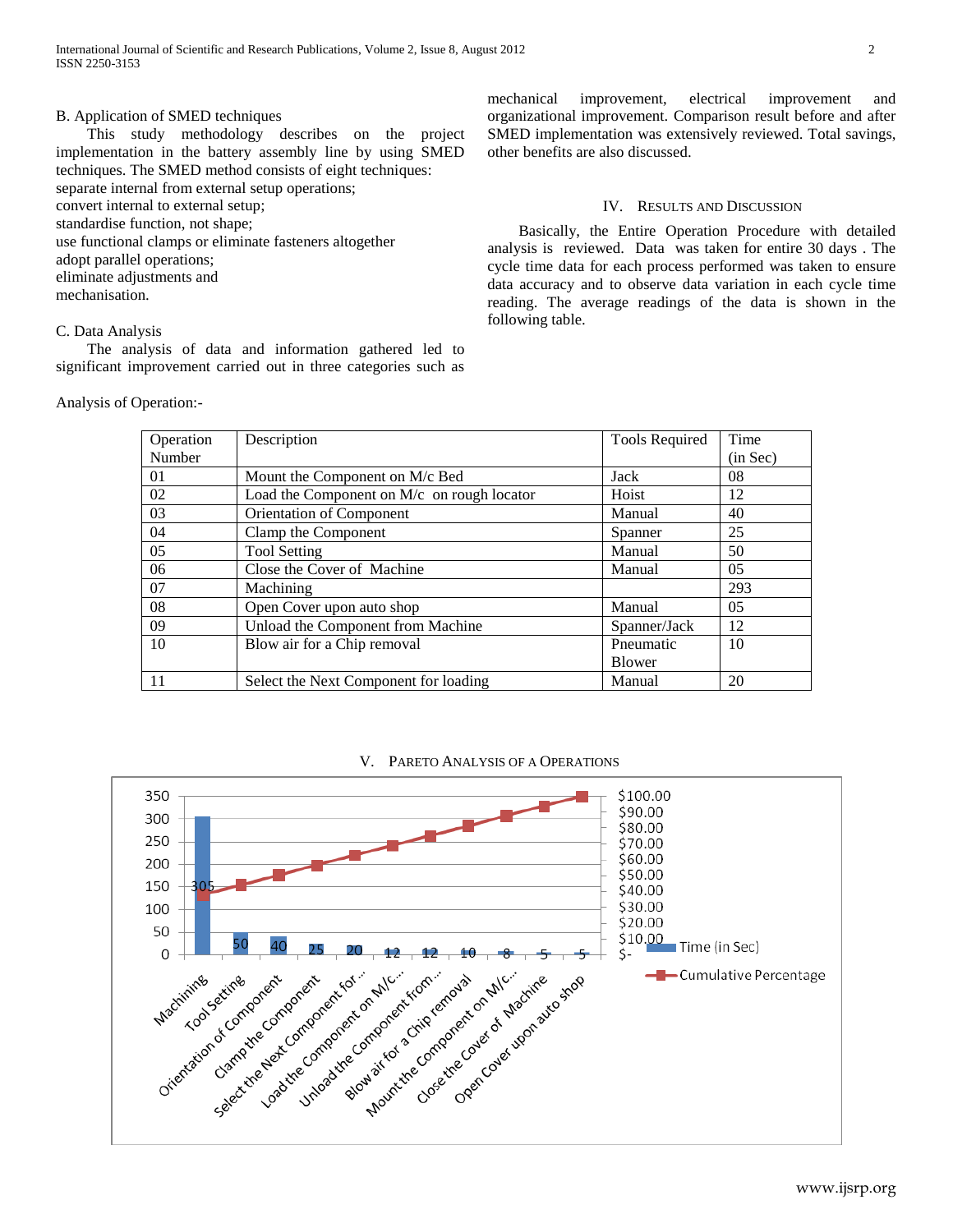Application of SMED Methodology:-

SMED helps to reduce the cycle time by eliminating wastes and unwanted processes and also helps to improve current setup process and manufacturing flexibility. The following activities are carried out during application:-[3]

| a) Distinguish Between Internal Activities and External |  |  |  |
|---------------------------------------------------------|--|--|--|
| Activities:-                                            |  |  |  |

| $\alpha$ out during application. $\beta$ |                                                   |          |          |  |  |
|------------------------------------------|---------------------------------------------------|----------|----------|--|--|
| Operation                                | Description                                       | Activity | Time     |  |  |
| Number                                   |                                                   |          | (in Sec) |  |  |
| 01                                       | Mount the Component on M/c Bed                    | Internal | 08       |  |  |
| 02                                       | Load the Component on M/c on rough locato locator | Internal | 12       |  |  |
| 03                                       | Orientation of Component                          | Internal | 40       |  |  |
| 04                                       | Clamp the Component                               | Internal | 25       |  |  |
| 05                                       | <b>Tool Setting</b>                               | Internal | 50       |  |  |
| 06                                       | Close the Cover of Machine                        | Internal | 05       |  |  |
| 07                                       | Machining                                         | External | 293      |  |  |
| 08                                       | Open Cover upon auto shop                         | Internal | 0.5      |  |  |
| 09                                       | Unload the Component from Machine                 | Internal | 12       |  |  |
| -10                                      | Blow air for a Chip removal                       | Internal | 10       |  |  |
| -11                                      | Select the Next Component for loading             | Internal | 20       |  |  |
|                                          |                                                   |          |          |  |  |

Internal Means:- Those carried out when the machine has Stopped.

External Means:- Those carried out when the machine is running.

Total Internal Activity Time:- 187Sec

Total External Activity Time:- 293 Sec

b) Converting Internal Activity to External Activity:-

 In Order to convert internal activity to External activity, main focus is on the tasks related with material handling, information gathering, adjustment and control. In the Current State,we can see that the 64% are External Activities and 36% Internal Activities. Though External Activities are greater, our aim is to convert to more internal activities to External. One better suggestion for conversion is we can use the pallet change which gives the better result. On the other hand we can also use the some methods of orientation, tool setting provisions etc.

c) Streamlining all aspects of the Operation:-

 In the final Step the improvements studies were done and checklists were formed. The causes for recursive activities were searched as possible and ideas implemented to eliminate them were provided. Finally, the tasks will no longer be unpredictable time delays by use of the precise time records.Therefore, better Planning activities will lead to customer stratification.

| Sr. | Activity.                      | <b>Before</b>  | Improvement       | After          | Time Saving |
|-----|--------------------------------|----------------|-------------------|----------------|-------------|
| No. |                                | <b>SMED</b>    | ideas             | <b>SMED</b>    | (in sec)    |
| 01  | Mount the Component on M/c     | 08             | Pallet Change     | 00             | 08          |
|     | <b>Bed</b>                     |                |                   |                |             |
| 02  | Load the Component on $M/c$ on | 12             | Pallet Change     | 0 <sup>0</sup> | 12          |
|     | rough locator                  |                |                   |                |             |
| 03  | Orientation of Component       | 40             | Poka Yoke         | 28             | 12          |
| 04  | Clamp the Component            | 25             | Pneumatic         | 12             | 13          |
|     |                                |                | Spanner           |                |             |
| 05  | <b>Tool Setting</b>            | 50             | for<br>Provision  | 20             | 30          |
|     |                                |                | setting block     |                |             |
| 06  | Close the Cover of Machine     | 0 <sub>5</sub> |                   | 0 <sub>5</sub> | 00          |
| 07  | Machining                      | 293            |                   | 293            | 00          |
| 08  | Open Cover upon auto shop      | 05             |                   | 05             | 00          |
| 09  | Unload the Component from      | 12             | Pallet Change     | 00             | 12          |
|     | Machine                        |                |                   |                |             |
| 10  | Blow air for a Chip removal    | 10             | Pallet Change     | 00             | 10          |
| 11  | Select the Next Component for  | 20             | Rack<br>size      | 10             | 10          |
|     | loading                        |                | from<br>increased |                |             |
|     |                                |                | 24 Nos to 50      |                |             |

## **Tables I:-shows the detailed avtivities before SMED, after SMED and improvement ideas are given:-**